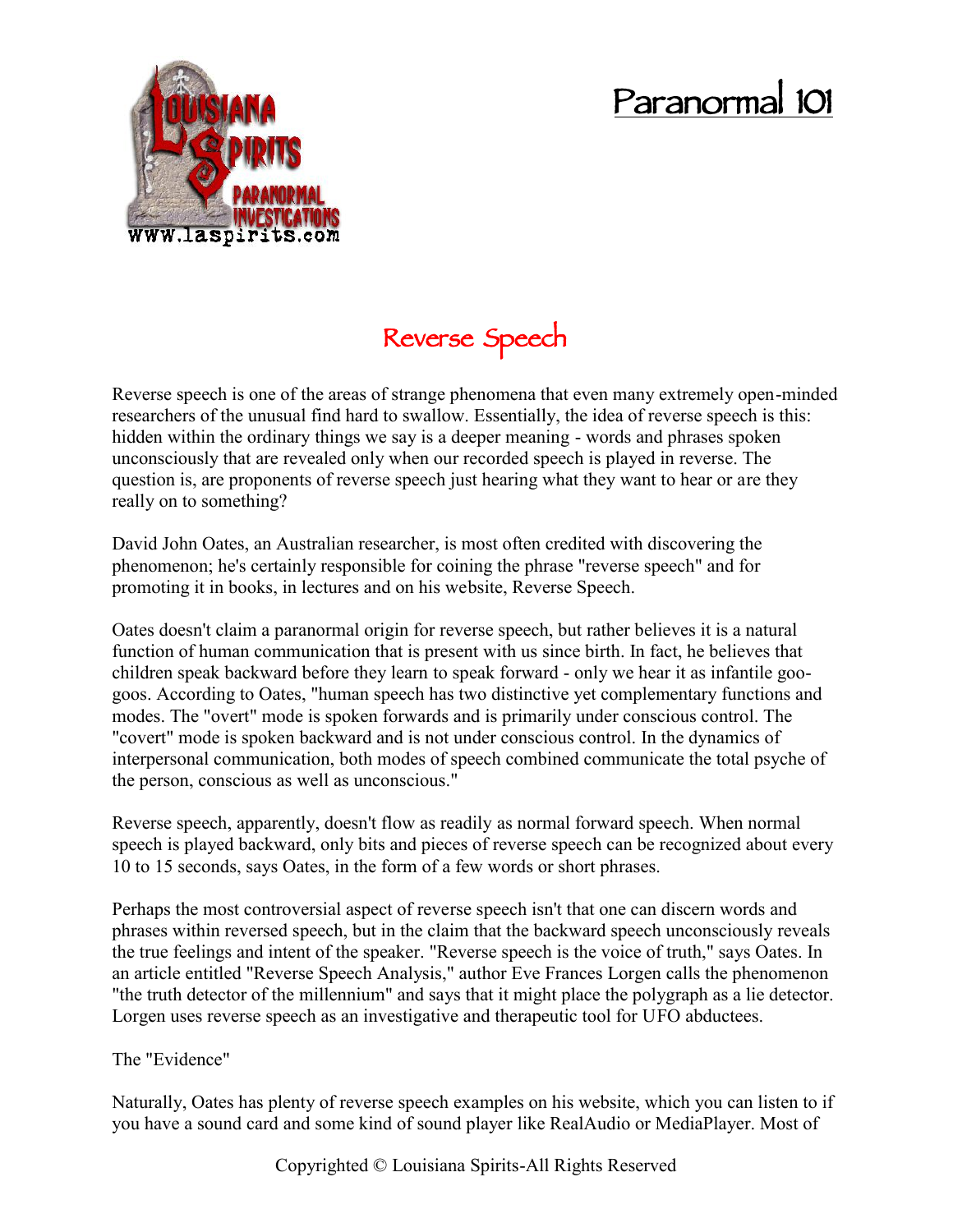the examples are, not surprisingly, from celebrities. There are examples from the Clintons, presidential candidates, Mike Tyson, John Lennon, O.J. Simpson and even the parents of JonBenet Ramsey.

Many of the examples presented are easy to understand, while others require a bit more imagination. In fact, if Oates didn't have the reversed speech written out on the website, one might be hard-pressed to hear what he's hearing in some examples.

For instance, when in a press statement Patsy Ramsey says,

"We feel that there are at least two people on the face of the earth that know who did this and that is the killer and someone else that person may have confided in." ... what Oates says she's saying in reverse is pretty clear to hear:

"I'm that person. Seen that rape." On the other hand, with the Mike Tyson reversal when he is talking about his future in the boxing profession, Oates claims to hear:

"Money. Get our funds. I shall be rewarded." ... I think most listeners would find it very difficult to distinguish those phrases, even when the sound byte is played at very slow speed, without first reading Oates' interpretation.

Some interpreted reversals just don't seem to make sense, or don't live up to the "voice of truth" claim. In a reversal of Neil Armstrong's famous "That's one small step for man" declaration as he stepped on the surface of the moon, Oates hears:

"Man will space walk."

How does this translate as an unconscious truth? For one thing, astronauts and cosmonauts had already space walked many years earlier. What is it that Armstrong could have been trying to unconsciously convey with such a statement? Several of the other reversals are equally enigmatic.

Oates isn't the only one doing speech reversals, of course. Since he popularized it, many others have tried their hand at it.

At Encounters with the Unknown, Patricia Mason, a "reverse speech analyst," has been recording the experiences of people who claim to have been abducted by aliens. She listens to their reverse speech for subconsciously remembered details about their abduction experiences. The results are often pretty goofy. For example, when an abductee named Jody says, "And there's something in you that..." Mason hears in reverse: "Everything is not your net." Huh? It kind of sounds like that... but what on earth does that mean?

## The Scientific Response

It's not surprising that the scientific community has been less than receptive to the idea of reverse speech. Unfortunately, when it comes to phenomena with such amazing claims as reverse speech, the scientific community tends to reject the idea out of hand, without any kind of scientific testing or investigation. But that begs the question: What kind of testing or experimentation would be required? Since the reversals seem to rely heavily on interpretation, how could the results be validated or verified?

Joan Allen says that reverse speech, in its language of metaphors, may be tapping into what Swiss psychiatrist Carl Jung described as "the collective unconscious." But here again, when you

Copyrighted © Louisiana Spirits-All Rights Reserved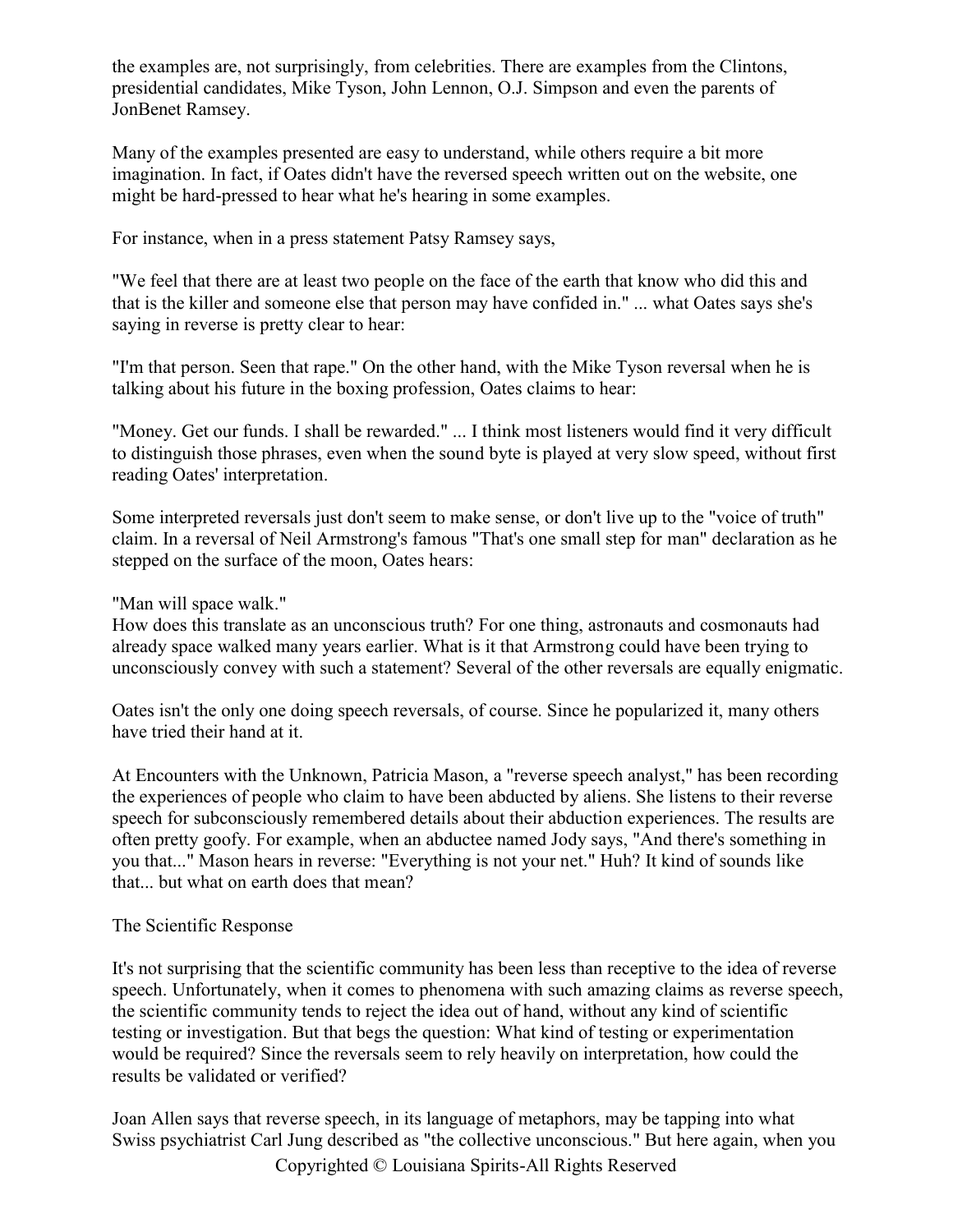have a message made up of metaphors - much like dreams - the metaphors can be viewed and interpreted in countless ways.

What makes scientific testing difficult is the lack of consistency in what a reversal might mean. As Joan Allen writes in an essay on reverse speech:

"Within the rule of complimentarily are multiple types of reversals.

1. The reversal may agree with the forward spoken words. This is congruency.

2. The reversal may add information to the forward speech. This is an expansive reversal.

3. The reversal may totally contradict the forward spoken words. This is a contradictory reversal.

4. The reversal may contain exactly the same words as the forward spoken words - a mirror reversal.

5. There is also a trailing reversal in which the reversal relates to words spoken forward that occurred prior to the words upon which the reversal actually occurs."

This it-can-mean-almost-anything nature of reverse speech makes it highly susceptible to interpretation.

Oates has conducted his own blind tests with a group of 30 individuals, reports "Reverse Speech Analysis":

"The group was divided into three sections: Group one was told what the reversal was and asked, 'Can you hear that?' Group two was told a false message that was not present and was asked, 'Can you hear that?' Group three was told nothing and asked, 'What do you hear?' The results from group one had an 80 percent recognition, group two less than 10 percent, and group three there was at least 50 percent recognition and even higher than 50 percent for those who were more trained in reverse speech. Furthermore, when several person's read the same paragraph, for example, about their mother, the tests showed that different reversals were found for each person. The content of the reversals indicated how the person felt or thought about their mother. It is in these detections of inner, often hidden feelings that supporters of reverse speech see its greatest potential benefit - and possibly eventual validation. Oates believes that it may not only be able to detect lies, it may also be able to uncover repressed traumatic memories. "I've done reversals on a woman who was molested as a child," he told Eve Lorgen, "yet had no conscious memory of the event. In her reversals she made graphic descriptions of the perpetrator. I've had people reveal names of relatives, bank accounts, hidden agendas and behaviors that were later confirmed by the individual."

Other experimenters also think reverse speech can even be used as a therapy. In the article Hidden Language, author Marc Iskowitz looks at the work of Dr. Karen Boone, OMD, PhD. another reverse speech analyst and an acupuncturist – who uses it as "an alternative modality that can be used as an adjunct to other modes of therapy for a variety of problems, such as stuttering, insomnia and depression."

## Just Hearing Things?

Can it be that the experimenters are hearing things simply because they want to hear things? Is the reverse speech phenomenon analogous to seeing the form of the Virgin Mary in a patch of tree bark or in the patterns on the side of a building? Just as our brains are conditioned to see familiar figures in random patterns, perhaps they also strive to hear words in random noise.